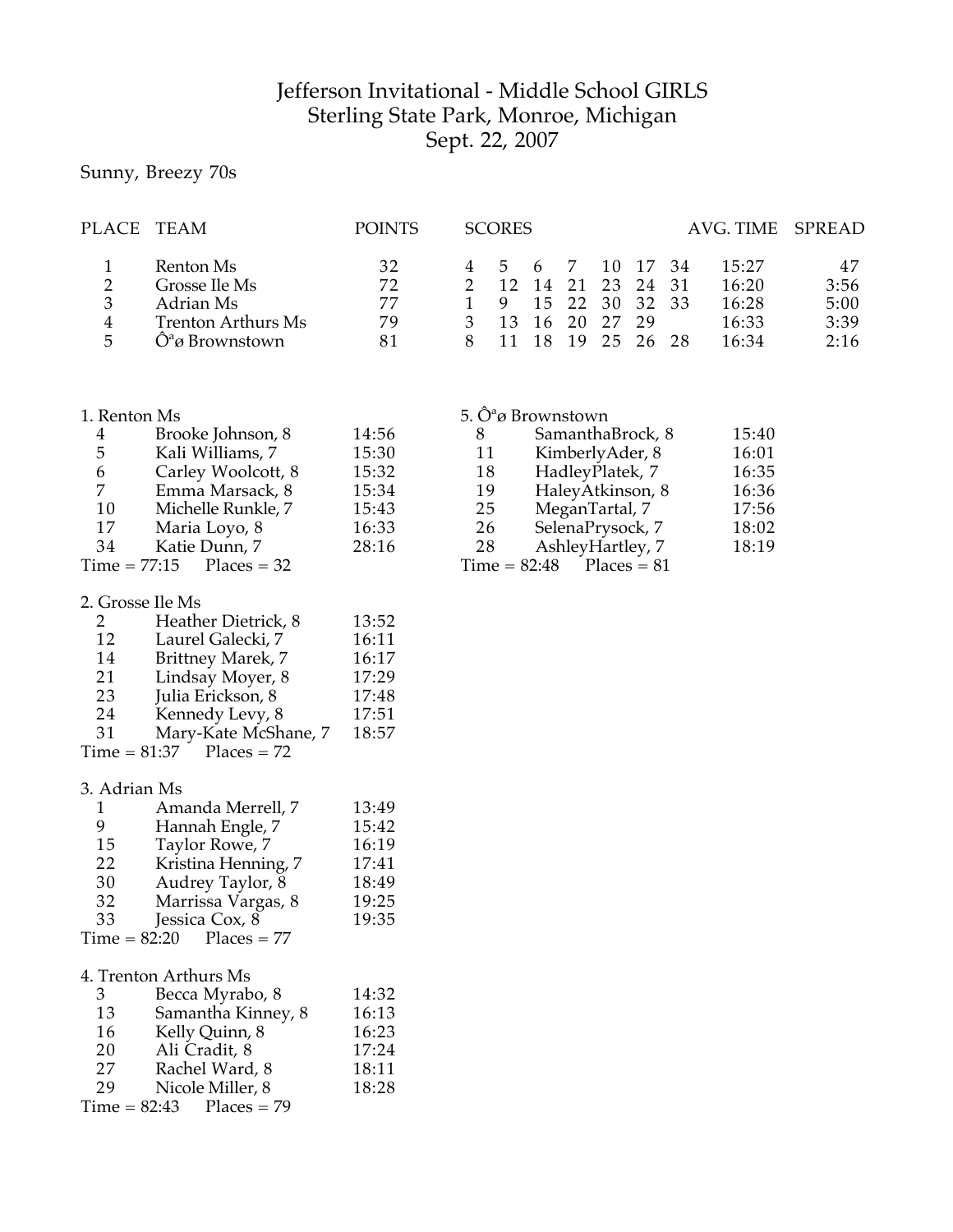|                | TEAM         |                           |       |                               |
|----------------|--------------|---------------------------|-------|-------------------------------|
| PLACE SCORE    |              | <b>FINISHER</b>           |       | TIME TEAM                     |
| 1              |              | Kylea Bell, 7             | 13:18 | Motor City Ms                 |
| $\overline{2}$ |              | Ashley Nichols, 7         | 13:48 | <b>Trinity Lutheran</b>       |
| 3              | $\mathbf{1}$ | Amanda Merrell, 7         | 13:49 | Adrian Ms                     |
| $\overline{4}$ | 2            | Heather Dietrick, 8       | 13:52 | Grosse Ile Ms                 |
| 5              |              | Rachel Waite, 7           | 13:54 | Tecumseh Ms                   |
| 6              | 3            | Becca Myrabo, 8           | 14:32 | <b>Trenton Arthurs Ms</b>     |
| 7              |              | Kelsey Lancina, 8         | 14:33 | Wagar Ms                      |
| 8              |              | Katie Griffith, 8         | 14:39 | Wagar Ms                      |
| 9              |              | Samantha Waltz, 8         | 14:40 | <b>Trinity Lutheran</b>       |
| 10             | 4            | Brooke Johnson, 8         | 14:56 | Renton Ms                     |
| 11             |              | Melanie Anderson, 8       | 15:01 | <b>Trinity Lutheran</b>       |
| 12             |              | Mandy McSween, 7          | 15:06 | our lady of good coun         |
| 13             |              | Katie Holtzen, 7          | 15:06 | Trinity Lutheran              |
| 14             | 5            | Kali Williams, 7          | 15:30 | Renton Ms                     |
| 15             | 6            | Carley Woolcott, 8        | 15:32 | Renton Ms                     |
| 16             | 7            | Emma Marsack, 8           | 15:34 | Renton Ms                     |
| 17             | 8            | SamanthaBrock, 8          | 15:40 | $\hat{O}^a \omega$ Brownstown |
| 18             | 9            | Hannah Engle, 7           | 15:42 | Adrian Ms                     |
| 19             | 10           | Michelle Runkle, 7        | 15:43 | Renton Ms                     |
| 20             |              | Nicole Lynch, 7           | 15:44 | Motor City Ms                 |
| 21             | 11           | KimberlyAder, 8           | 16:01 | $O^a\varnothing$ Brownstown   |
| 22             |              | Areil Porter, 13          | 16:06 | Detroit Jets                  |
| 23             | 12           | Laurel Galecki, 7         | 16:11 | Grosse Ile Ms                 |
| 24             | 13           | Samantha Kinney, 8        | 16:13 | <b>Trenton Arthurs Ms</b>     |
| 25             | 14           | Brittney Marek, 7         | 16:17 | Grosse Ile Ms                 |
| 26             | 15           | Taylor Rowe, 7            | 16:19 | Adrian Ms                     |
| 27             | 16           | Kelly Quinn, 8            | 16:23 | <b>Trenton Arthurs Ms</b>     |
| 28             |              | Tahirah Hill, 8           | 16:30 | Motor City Ms                 |
| 29             | 17           | Maria Loyo, 8             | 16:33 | Renton Ms                     |
| 30             | 18           | HadleyPlatek, 7           | 16:35 | $\hat{O}^a \omega$ Brownstown |
| 31             | 19           | HaleyAtkinson, 8          | 16:36 | $O^a\varnothing$ Brownstown   |
| 32             |              | Adamovicz Lissa           | 17:03 | Lincoln Ms                    |
| 33             |              | Josie Crittenden, 8       | 17:09 | Tecumseh Ms                   |
| 34             |              | Nicole Greene, 7          | 17:18 | Tecumseh Ms                   |
| 35             | 20           | Ali Cradit, 8             | 17:24 | Trenton Arthurs Ms            |
| 36             | 21           | Lindsay Moyer, 8          | 17:29 | Grosse Ile Ms                 |
| 37             |              | Sarah Curry, 8            | 17:36 | Jefferson Ms                  |
| 38             | 22           | Kristina Henning, 7       | 17:41 | Adrian Ms                     |
| 39             | 23           | Julia Erickson, 8         | 17:48 | Grosse Ile Ms                 |
| 40             | 24           | Kennedy Levy, 8           | 17:51 | Grosse Ile Ms                 |
| 41             | 25           | MeganTartal, 7            | 17:56 | $O^a\omega$ Brownstown        |
| 42             | 26           | SelenaPrysock, 7          | 18:02 | $O^a\varnothing$ Brownstown   |
| 43             |              | Gabrielle Stachnik, 7     | 18:07 | St. Joseph - Trenton          |
| 44             | 27           | Rachel Ward, 8            | 18:11 | <b>Trenton Arthurs Ms</b>     |
| 45             | 28           | AshleyHartley, 7          | 18:19 | $\hat{O}^a$ ø Brownstown      |
| 46             | 29           | Nicole Miller, 8          | 18:28 | Trenton Arthurs Ms            |
| 47             |              | StephaniePeterson, 8      | 18:34 | $\hat{O}^a \omega$ Brownstown |
| 48             |              | RachelMaldanodo, 8        | 18:38 | $O^a\omega$ Brownstown        |
| 49             |              | BlakeLeblanc, 7           | 18:48 | $\hat{O}^a \omega$ Brownstown |
| 50             | 30           | Audrey Taylor, 8          | 18:49 | Adrian Ms                     |
| 51             | 31           | Mary-Kate McShane, 7      | 18:57 | Grosse Ile Ms                 |
| 52             |              | Madisson Baron-Galbavi, 6 |       |                               |
|                |              |                           | 19:09 | Meadow Montessori             |
| 53             |              | Kia Hurst, 13             | 19:18 | Detroit Jets                  |
| 54             | 32           | Marrissa Vargas, 8        | 19:25 | Adrian Ms                     |